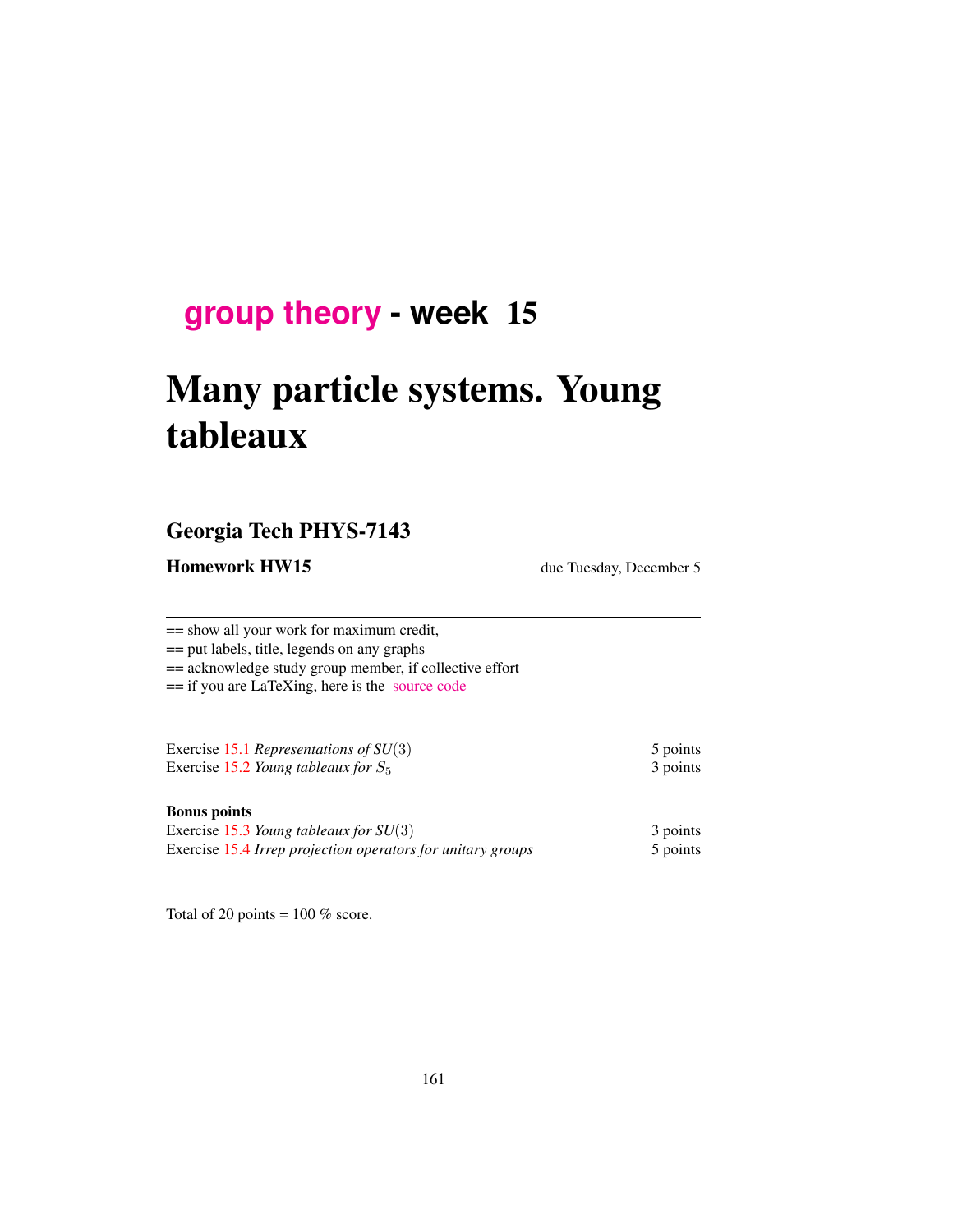## 2017-11-28 Predrag Lecture 28 Many particle systems. Young tableaux

Gutkin notes, [Lect. 12](http://birdtracks.eu/courses/PHYS-7143-17/groups.pdf) *Many particle systems*.

Excerpt from Predrag's monograph [4], fetch it [here:](http://birdtracks.eu/courses/PHYS-7143-17/week11lect22.pdf) Sect. 9.3 *Young tableaux*.

## 2017-11-30 Predrag Lecture 29 Young tableaux

Excerpts from Predrag's monograph [4], fetch them [here:](http://birdtracks.eu/courses/PHYS-7143-17/week11lect22.pdf) Sect. 2.2 *First example: SU(n)* (skim over casimirs and beyond: this example gives you a flavor of birdtracks computations, you do not need to work it out in detail), Sect. 6.1 *Symmetrization*, Sect. 6.2 *Antisymmetrization*, Sect. 9.1 *Two-index tensors*, Sect. 9.2 *Three-index tensors*, and Table 9.1.

Reading for this week: Sect. 9.3 *Young tableaux*.

## 15.1 Literature

The clearest current exposition and the most powerful irrep reduction of  $SU(n)$  is given in the triptych of papers by Judith Alcock-Zeilinger and her thesis adviser H. Weigart, University of Cape Town:

*Simplification rules for birdtrack operators* [3], *Compact Hermitian Young projection operators* [2], and *Transition operators* [1].

#### References

- [1] J. Alcock-Zeilinger and H. Weigert, ["Transition operators",](http://dx.doi.org/10.1063/1.4983478) [J. Math. Phys.](http://dx.doi.org/10.1063/1.4983478) 58, [051702 \(2016\).](http://dx.doi.org/10.1063/1.4983478)
- [2] J. Alcock-Zeilinger and H. Weigert, ["Compact Hermitian Young projection op](http://dx.doi.org/10.1063/1.4983478)[erators",](http://dx.doi.org/10.1063/1.4983478) J. Math. Phys. 58[, 051702 \(2017\).](http://dx.doi.org/10.1063/1.4983478)
- [3] J. Alcock-Zeilinger and H. Weigert, ["Simplification rules for birdtrack opera](http://dx.doi.org/10.1063/1.4983477)[tors",](http://dx.doi.org/10.1063/1.4983477) J. Math. Phys. 58[, 051701 \(2017\).](http://dx.doi.org/10.1063/1.4983477)
- [4] P. Cvitanović, *[Group Theory Birdtracks, Lie's, and Exceptional Groups](http://dx.doi.org/10.1515/9781400837670)* (Princeton Univ. Press, Princeton, NJ, 2008).